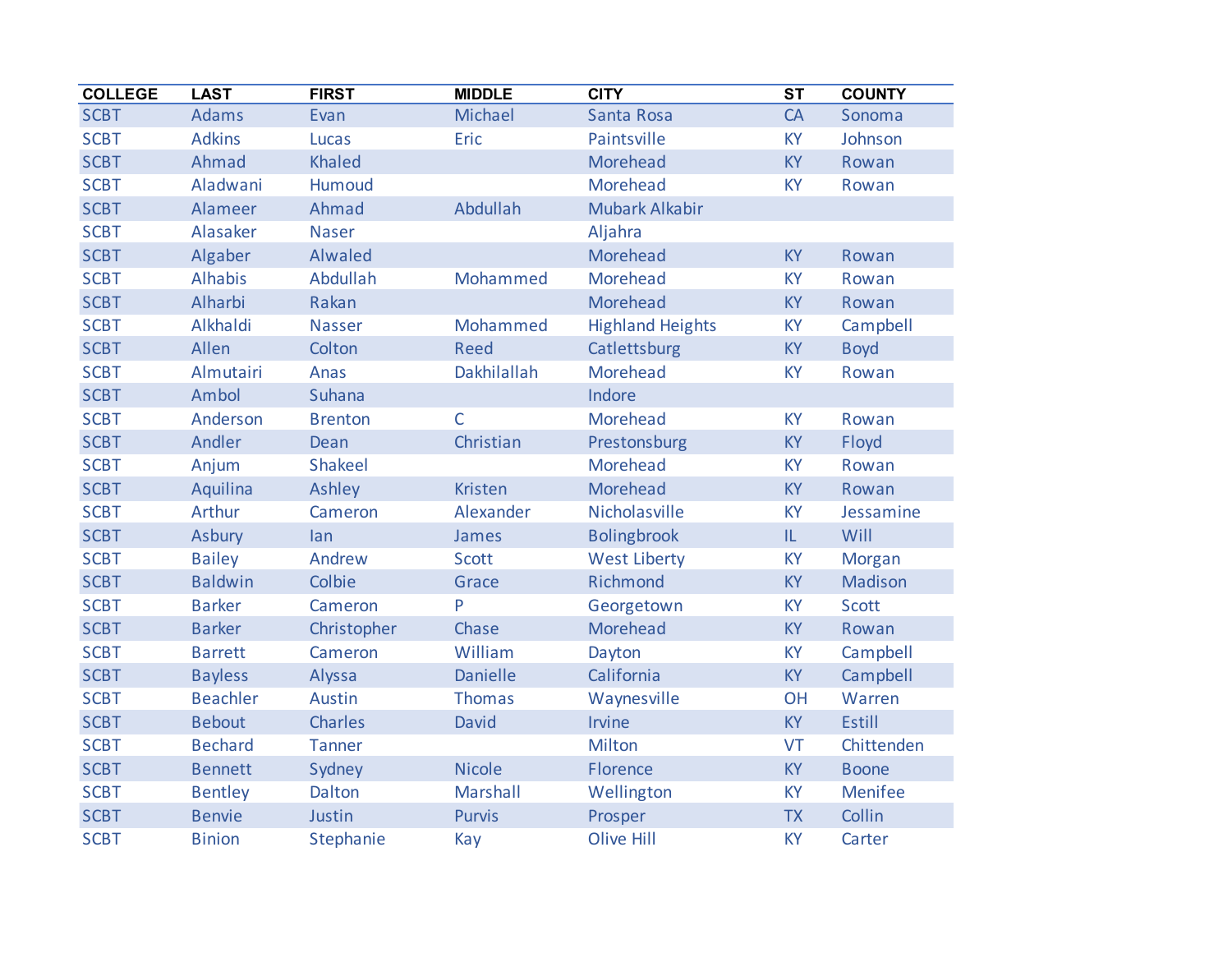| <b>SCBT</b> | <b>Black</b>    | Kamryn         | Rayann         | Morehead                | <b>KY</b> | Rowan           |
|-------------|-----------------|----------------|----------------|-------------------------|-----------|-----------------|
| <b>SCBT</b> | <b>Bogart</b>   | <b>Tanner</b>  | Peyton         | Sardinia                | <b>OH</b> | <b>Brown</b>    |
| <b>SCBT</b> | <b>Boggess</b>  | Elijah         | $\overline{A}$ | <b>Versailles</b>       | KY        | Woodford        |
| <b>SCBT</b> | <b>Bolen</b>    | Lakyn          | <b>Tashae</b>  | Carlisle                | <b>KY</b> | <b>Nicholas</b> |
| <b>SCBT</b> | <b>Botts</b>    | William        | Scott          | Jeffersonville          | KY        | Montgomery      |
| <b>SCBT</b> | <b>Bouse</b>    | Samantha       | Kay            | Prestonsburg            | KY        | Floyd           |
| <b>SCBT</b> | <b>Bowling</b>  | Jonathan       | W              | Chavies                 | <b>KY</b> | Perry           |
| <b>SCBT</b> | <b>Boyd</b>     | Zachary        | <b>Thomas</b>  | Kent                    | OH        | Portage         |
| <b>SCBT</b> | <b>Bradley</b>  | Sydnee         | B              | Louisville              | KY        | Jefferson       |
| <b>SCBT</b> | <b>Bragg</b>    | <b>Austin</b>  | <b>Edward</b>  | Lawrenceburg            | KY        | Anderson        |
| <b>SCBT</b> | <b>Brown</b>    | <b>Tanner</b>  | Allen          | Lawrenceburg            | KY        | Anderson        |
| <b>SCBT</b> | <b>Burden</b>   | <b>Mason</b>   | Lee            | <b>Mount Olivet</b>     | <b>KY</b> | Robertson       |
| <b>SCBT</b> | <b>Burdine</b>  | Caitlyn        | Hope           | Frankfort               | <b>KY</b> | Franklin        |
| <b>SCBT</b> | <b>Burdno</b>   | Hunter         | <b>Bennett</b> | <b>Liberty Township</b> | OH        | <b>Butler</b>   |
| <b>SCBT</b> | <b>Burnett</b>  | Courtney       | Jade           | Pikeville               | <b>KY</b> | Pike            |
| <b>SCBT</b> | <b>Buteyn</b>   | <b>Thomas</b>  | Andrew         | Somerset                | <b>KY</b> | Pulaski         |
| <b>SCBT</b> | <b>Butler</b>   | Katlynn        | Joy            | Vanceburg               | <b>KY</b> | Lewis           |
| <b>SCBT</b> | <b>Buzzard</b>  | <b>Mariah</b>  | Star           | <b>Sturgis</b>          | KY        | Union           |
| <b>SCBT</b> | Calvert         | Landon         | Hunt           | Lexington               | KY        | Fayette         |
| <b>SCBT</b> | Cantrell        | Jonathan       | <b>Daniel</b>  | Louisa                  | KY        | Lawrence        |
| <b>SCBT</b> | Carper          | Jonathan       | Logan          | Gray                    | <b>KY</b> | <b>Knox</b>     |
| <b>SCBT</b> | Cassady         | Austin         | <b>Blake</b>   | Rockfield               | KY        | Warren          |
| <b>SCBT</b> | Caudell         | Ryan           | Lee            | <b>Booneville</b>       | <b>KY</b> | Owsley          |
| <b>SCBT</b> | Charles         | <b>Tanner</b>  | Wayne          | Morehead                | <b>KY</b> | Rowan           |
| <b>SCBT</b> | <b>Cheek</b>    | Montana        | <b>Bernice</b> | <b>West Liberty</b>     | <b>KY</b> | <b>Morgan</b>   |
| <b>SCBT</b> | Chesney         | Gabriel        | Radge          | Morehead                | <b>KY</b> | Rowan           |
| <b>SCBT</b> | <b>Childers</b> | <b>Kassidy</b> | Morgan         | Pikeville               | KY        | Pike            |
| <b>SCBT</b> | Chinn           | Alison         | <b>Marie</b>   | Chillicothe             | OH        | <b>Ross</b>     |
| <b>SCBT</b> | Christian       | Aaron          | Michael        | Morehead                | <b>KY</b> | Rowan           |
| <b>SCBT</b> | Chumbley        | <b>Addie</b>   | <b>Marie</b>   | Prospect                | <b>KY</b> | Jefferson       |
| <b>SCBT</b> | Chumbley        | Emily          | Ann            | Prospect                | <b>KY</b> | Jefferson       |
| <b>SCBT</b> | <b>Clark</b>    | Chandler       | Jane           | <b>Brownstown</b>       | IN        | Jackson         |
| <b>SCBT</b> | Clay            | Jedidiah       | <b>Barnes</b>  | Taylorsville            | KY        | Spencer         |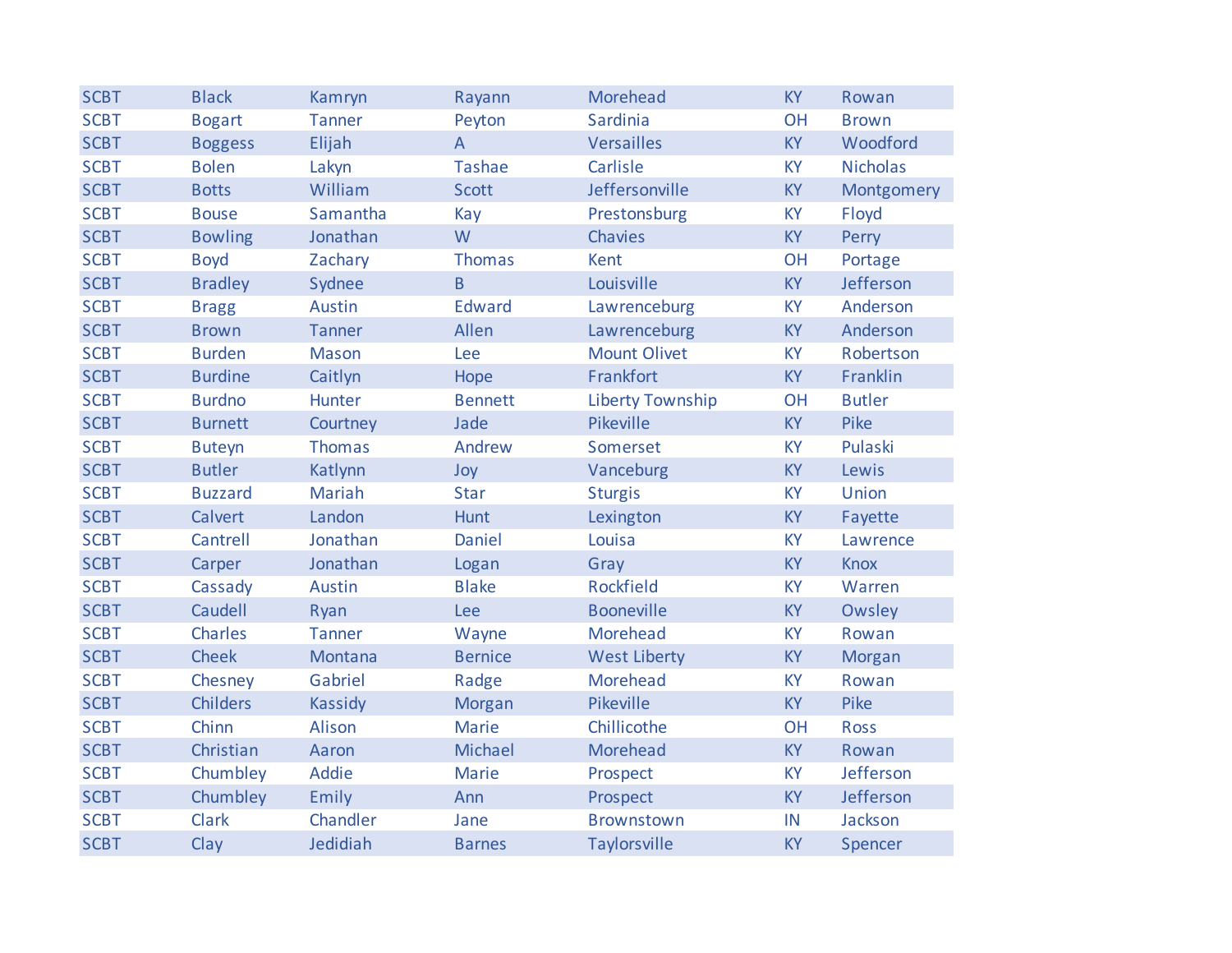| <b>SCBT</b> | Cleary           | Samantha       | Jade             | Clearfield             | <b>KY</b> | Rowan          |
|-------------|------------------|----------------|------------------|------------------------|-----------|----------------|
| <b>SCBT</b> | <b>Collins</b>   | Hunter         | Clay             | <b>West Liberty</b>    | <b>KY</b> | <b>Morgan</b>  |
| <b>SCBT</b> | <b>Collins</b>   | Jarod          | Wade             | Inez                   | KY        | <b>Martin</b>  |
| <b>SCBT</b> | Conway           | Cory           | <b>Patrick</b>   | Noblesville            | IN        | Hamilton       |
| <b>SCBT</b> | Conway           | James          | <b>Tyler</b>     | <b>Ashland</b>         | KY        | <b>Boyd</b>    |
| <b>SCBT</b> | Cook             | Amberly        |                  | <b>Bevinsville</b>     | KY        | Floyd          |
| <b>SCBT</b> | Cope             | William        | Austen           | Sadieville             | KY        | <b>Scott</b>   |
| <b>SCBT</b> | Coppola          | Craigory       | Vincent          | <b>Danville</b>        | KY        | <b>Boyle</b>   |
| <b>SCBT</b> | Corbin           | Cameron        | Lee              | Sharpsburg             | <b>KY</b> | <b>Bath</b>    |
| <b>SCBT</b> | Cordray          | Andrew         | <b>Thomas</b>    | Cynthiana              | <b>KY</b> | Harrison       |
| <b>SCBT</b> | Cornett          | Cody           | <b>Tyler</b>     | Gordon                 | <b>KY</b> | Letcher        |
| <b>SCBT</b> | Cornette         | Whitney        | <b>Danielle</b>  | Tollesboro             | <b>KY</b> | Lewis          |
| <b>SCBT</b> | Cosper           | <b>Richard</b> | W.               | <b>Ashland</b>         | <b>KY</b> | <b>Boyd</b>    |
| <b>SCBT</b> | Cox              | <b>Matthew</b> | <b>Eugene</b>    | Flatwoods              | <b>KY</b> | Greenup        |
| <b>SCBT</b> | Crabtree         | Christian      | Abram            | <b>Stanton</b>         | <b>KY</b> | Powell         |
| <b>SCBT</b> | Craig            | <b>Elissa</b>  | <b>Flora Mae</b> | Walton                 | KY        | <b>Boone</b>   |
| <b>SCBT</b> | <b>Creech</b>    | Jeremiah       | Matthew          | Clay City              | <b>KY</b> | Powell         |
| <b>SCBT</b> | <b>Cummins</b>   | <b>Derek</b>   | Andrew           | Williamstown           | <b>KY</b> | Grant          |
| <b>SCBT</b> | Curtsinger       | <b>Thomas</b>  | A                | Shepherdsville         | <b>KY</b> | <b>Bullitt</b> |
| <b>SCBT</b> | Damante          | Samantha       | Grace            | <b>New Albany</b>      | <b>OH</b> | Franklin       |
| <b>SCBT</b> | <b>Debord</b>    | Kyle           | Wayne            | Olive Hill             | <b>KY</b> | Carter         |
| <b>SCBT</b> | <b>Dennis</b>    | Haley          | Michelle         | <b>Olive Hill</b>      | <b>KY</b> | Carter         |
| <b>SCBT</b> | <b>Dickerson</b> | Emma           | <b>Katrina</b>   | <b>West Liberty</b>    | KY        | Morgan         |
| <b>SCBT</b> | <b>Downs</b>     | Austin         | <b>Neil</b>      | Lexington              | <b>KY</b> | Fayette        |
| <b>SCBT</b> | <b>Dragoo</b>    | <b>Suzanne</b> | <b>Nichole</b>   | Ripley                 | <b>OH</b> | <b>Brown</b>   |
| <b>SCBT</b> | Duncan           | <b>Tanner</b>  | Ray              | Grayson                | <b>KY</b> | Carter         |
| <b>SCBT</b> | <b>Dwire</b>     | Rachel         | <b>Sierra</b>    | Manitou                | <b>KY</b> | <b>Hopkins</b> |
| <b>SCBT</b> | <b>Edwards</b>   | Chase          | Alexander        | Chesapeake             | OH        | Lawrence       |
| <b>SCBT</b> | Endicott         | Antonia        |                  | <b>Belfry</b>          | KY        | Pike           |
| <b>SCBT</b> | Engelbrecht      | John           | Solomon          | Morehead               | <b>KY</b> | Rowan          |
| <b>SCBT</b> | English          | Chandler       | <b>Austin</b>    | Winchester             | <b>KY</b> | <b>Clark</b>   |
| <b>SCBT</b> | Entsminger       | Alexander      |                  | <b>Melbourne Beach</b> | FL.       | <b>Brevard</b> |
| <b>SCBT</b> | Faulkner         | Andrew         | <b>Thomas</b>    | <b>Mount Sterling</b>  | KY        | Montgomery     |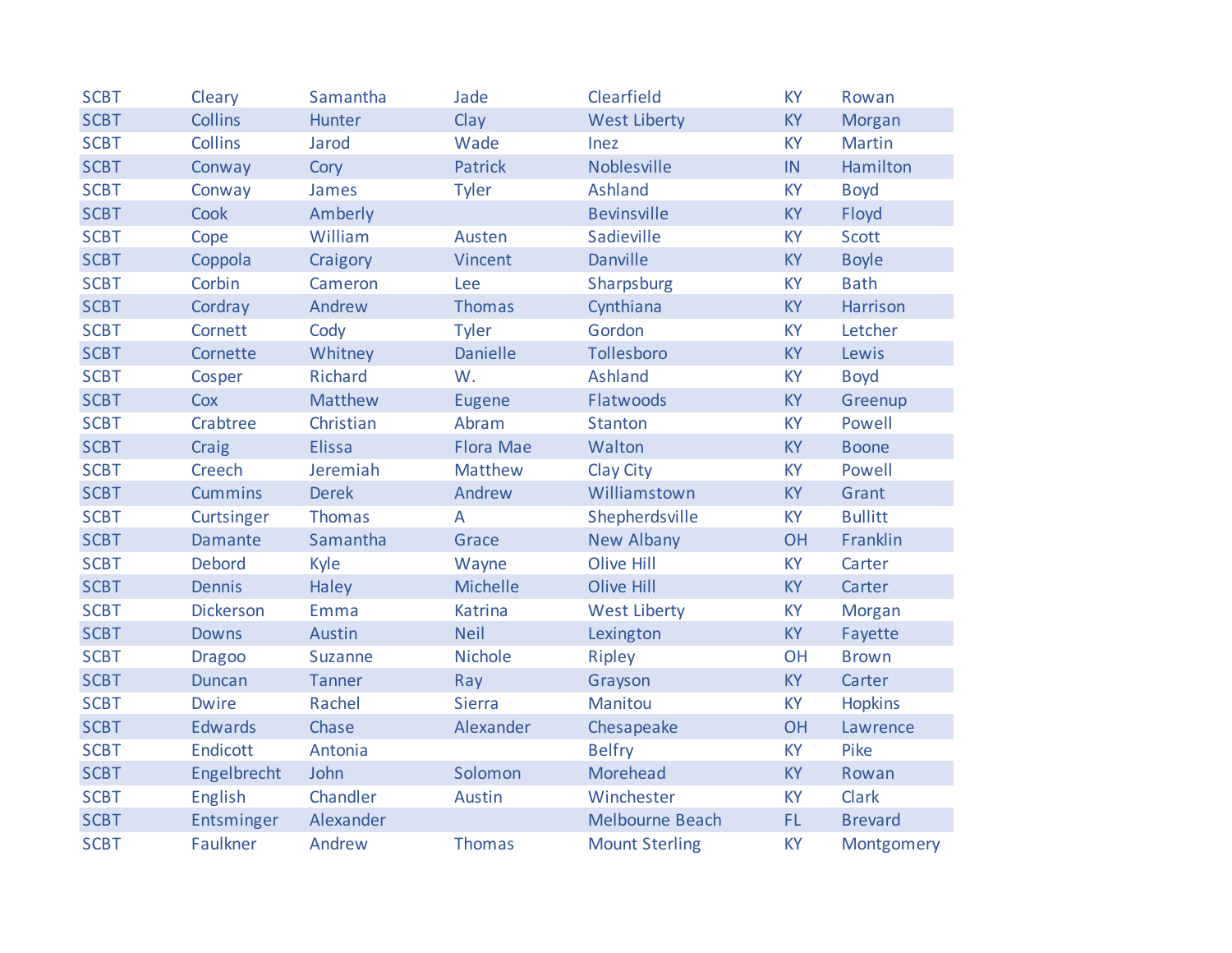| <b>SCBT</b> | <b>Fetters</b>  | <b>Destiny</b>  | <b>Taylor</b>         | Ewing               | <b>KY</b> | Fleming        |
|-------------|-----------------|-----------------|-----------------------|---------------------|-----------|----------------|
| <b>SCBT</b> | <b>Fields</b>   | Logan           | Cole                  | Hindman             | <b>KY</b> | <b>Knott</b>   |
| <b>SCBT</b> | Fitch           | <b>Brianna</b>  | Laken                 | Lowmansville        | <b>KY</b> | Lawrence       |
| <b>SCBT</b> | Fleming         | Caleb           | <b>Zackery Paul</b>   | Whitesburg          | KY        | Letcher        |
| <b>SCBT</b> | Garbrick        | Alex            | William               | Mill Hall           | PA        | Clinton        |
| <b>SCBT</b> | Garris          | <b>Meldrick</b> | <b>Thomas</b>         | <b>Olive Hill</b>   | KY        | Carter         |
| <b>SCBT</b> | Gevedon         | Andrew          | Clay                  | Morehead            | <b>KY</b> | Rowan          |
| <b>SCBT</b> | Gibson          | Michael         |                       | <b>Bonnyman</b>     | <b>KY</b> | Perry          |
| <b>SCBT</b> | Gilliam         | <b>Tyler</b>    | Jacob                 | Owenton             | KY        | Owen           |
| <b>SCBT</b> | Gillum          | Timothy         | David                 | <b>Sandy Hook</b>   | <b>KY</b> | <b>Elliott</b> |
| <b>SCBT</b> | Glover          | Tori            | Lerae                 | <b>Olive Hill</b>   | <b>KY</b> | Carter         |
| <b>SCBT</b> | Green           | <b>Molly</b>    |                       | Allen               | KY        | Floyd          |
| <b>SCBT</b> | Green           | Shelby          | <b>Tanner</b>         | Grayson             | <b>KY</b> | Carter         |
| <b>SCBT</b> | <b>Gullett</b>  | Zackery         | <b>Edward</b>         | <b>West Liberty</b> | KY        | Morgan         |
| <b>SCBT</b> | Hall            | Adrienne        | <b>Nicole</b>         | <b>Olive Hill</b>   | <b>KY</b> | Carter         |
| <b>SCBT</b> | Hall            | Andrew          | <b>Douglas</b>        | Denver              | KY        | Johnson        |
| <b>SCBT</b> | Hall            | Carly           | $\mathsf{S}$          | Pikeville           | <b>KY</b> | Pike           |
| <b>SCBT</b> | Hansford        | Amanda          | Katherine             | Staffordsville      | <b>KY</b> | Johnson        |
| <b>SCBT</b> | <b>Hardin</b>   | Zachary         | Morgan                | Richmond            | <b>KY</b> | Madison        |
| <b>SCBT</b> | Hassan          | Dena            | Ahmad                 | Morehead            | KY        | Rowan          |
| <b>SCBT</b> | Hatton          | Austin          | Wayne                 | <b>Cannel City</b>  | <b>KY</b> | <b>Morgan</b>  |
| <b>SCBT</b> | Hatton          | <b>Charles</b>  | <b>Michael Dalton</b> | Owingsville         | <b>KY</b> | <b>Bath</b>    |
| <b>SCBT</b> | Hayes           | Joshua          | Ryan                  | Prestonsburg        | KY        | Floyd          |
| <b>SCBT</b> | Hehn            | Mitchell        | E                     | Cincinnati          | OH        | Hamilton       |
| <b>SCBT</b> | Helton          | <b>Kerry</b>    | Grant                 | Salyersville        | <b>KY</b> | Magoffin       |
| <b>SCBT</b> | Helton          | <b>Tyler</b>    | <b>Bryce</b>          | Grayson             | KY        | Carter         |
| <b>SCBT</b> | Henderson       | <b>Travis</b>   | Woodburn              | Jeffersonville      | KY        | Montgomery     |
| <b>SCBT</b> | Hensley         | Christian       | <b>Scott</b>          | Magnolia            | <b>KY</b> | Larue          |
| <b>SCBT</b> | Hensor          | <b>Bryce</b>    |                       | Petersburg          | PA        | Huntingdon     |
| <b>SCBT</b> | <b>Hicks</b>    | Elizabeth       | <b>Ruth</b>           | Mt. Sterling        | KY        | Montgomery     |
| <b>SCBT</b> | <b>Highley</b>  | Zackary         | Clay                  | Owingsville         | KY        | <b>Bath</b>    |
| <b>SCBT</b> | Hilton          | Cory            | Dale                  | Morehead            | KY        | Rowan          |
| <b>SCBT</b> | <b>Holbrook</b> | Jesse           | James                 | <b>Olive Hill</b>   | <b>KY</b> | Carter         |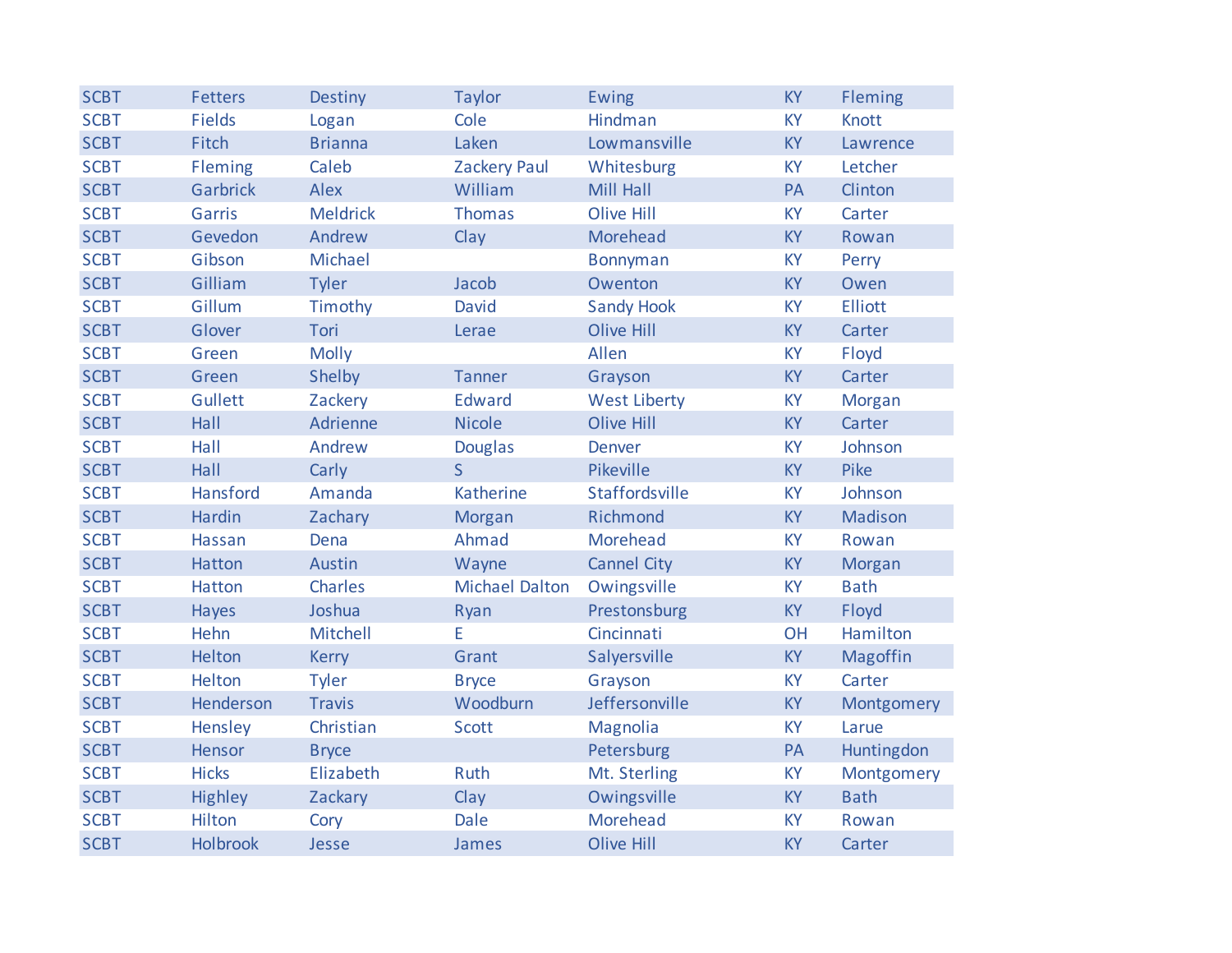| <b>SCBT</b> | <b>Holland</b> | Mirei          |                       | Owenton               | KY             | Owen               |
|-------------|----------------|----------------|-----------------------|-----------------------|----------------|--------------------|
| <b>SCBT</b> | Howard         | Alexander      | Christian             | Georgetown            | KY             | <b>Scott</b>       |
| <b>SCBT</b> | Howard         | <b>Tony</b>    | Dawlton               | Salyersville          | KY             | Magoffin           |
| <b>SCBT</b> | Howell         | Jada           | Grace                 | Inez                  | <b>KY</b>      | <b>Martin</b>      |
| <b>SCBT</b> | Hudson         | Alice          | Elaine                | Louisa                | KY             | Lawrence           |
| <b>SCBT</b> | Hunley         | Hannah         | Grace                 | Salyersville          | KY             | Magoffin           |
| <b>SCBT</b> | Hutchinson     | Gypsie         | A                     | Lexington             | KY             | Fayette            |
| <b>SCBT</b> | <b>Isaac</b>   | Loren          |                       | Cottrellville         | M <sub>l</sub> | <b>Saint Clair</b> |
| <b>SCBT</b> | Jackson        | Austin         | Clay                  | Grayson               | <b>KY</b>      | Carter             |
| <b>SCBT</b> | Jackson        | <b>Brandon</b> | <b>Lee</b>            | Grayson               | KY             | Carter             |
| <b>SCBT</b> | Johnson        | Ashleigh       | $\mathsf{R}$          | Frankfort             | <b>KY</b>      | Franklin           |
| <b>SCBT</b> | Johnson        | <b>Bryce</b>   | Jordan                | Maysville             | <b>KY</b>      | <b>Mason</b>       |
| <b>SCBT</b> | Johnson        | Ryan           | Hunter                | Maysville             | <b>KY</b>      | <b>Mason</b>       |
| <b>SCBT</b> | Johnson        | <b>Taylor</b>  | Anne                  | <b>Rush</b>           | <b>KY</b>      | <b>Boyd</b>        |
| <b>SCBT</b> | Kenney         | Abigail        | Paige                 | Morehead              | <b>KY</b>      | Rowan              |
| <b>SCBT</b> | <b>Kidd</b>    | <b>Brianna</b> | Leigh                 | <b>Mousie</b>         | <b>KY</b>      | <b>Knott</b>       |
| <b>SCBT</b> | <b>King</b>    | <b>Sara</b>    | Grace                 | Cumming               | <b>GA</b>      | Forsyth            |
| <b>SCBT</b> | <b>Kissick</b> | <b>Donald</b>  | <b>Quentin Taborn</b> | Owingsville           | <b>KY</b>      | <b>Bath</b>        |
| <b>SCBT</b> | Kline          | <b>Austin</b>  |                       | <b>Beecher City</b>   | IL             | Effingham          |
| <b>SCBT</b> | Lamb           | <b>Holly</b>   | Louise                | Morehead              | KY             | Rowan              |
| <b>SCBT</b> | Lemaster       | Alexandre      | <b>Brant</b>          | <b>South Shore</b>    | KY             | Greenup            |
| <b>SCBT</b> | Leming         | <b>Brian</b>   | T.                    | Flemingsburg          | KY             | Fleming            |
| <b>SCBT</b> | Lewis          | Chelsey        | <b>Danielle</b>       | Garrison              | <b>KY</b>      | Lewis              |
| <b>SCBT</b> | Lewis          | Ethan          | Matthew               | <b>West Liberty</b>   | <b>KY</b>      | <b>Morgan</b>      |
| <b>SCBT</b> | Little         | Ashlea         | D.                    | <b>Drift</b>          | KY             | Floyd              |
| <b>SCBT</b> | Little         | Raven          | Erika                 | <b>West Liberty</b>   | KY             | Morgan             |
| <b>SCBT</b> | Littleton      | Sydney         | Abigail               | Morehead              | KY             | Rowan              |
| <b>SCBT</b> | Lockhart       | <b>Thomas</b>  | <b>Darnell</b>        | <b>Mount Sterling</b> | <b>KY</b>      | Montgomery         |
| <b>SCBT</b> | Logsdon        | <b>Holly</b>   | A                     | Owensboro             | <b>KY</b>      | <b>Daviess</b>     |
| <b>SCBT</b> | Logsdon        | <b>Kristen</b> |                       | <b>Brandenburg</b>    | <b>KY</b>      | <b>Meade</b>       |
| <b>SCBT</b> | Lohmeier       | Olivia         | Lauren                | Cincinnati            | OH             | Hamilton           |
| <b>SCBT</b> | Long           | <b>Keith</b>   | W.                    | Richmond              | <b>KY</b>      | Madison            |
| <b>SCBT</b> | Longo          | Kristyan       | Gregory               | <b>Ashland</b>        | <b>KY</b>      | <b>Boyd</b>        |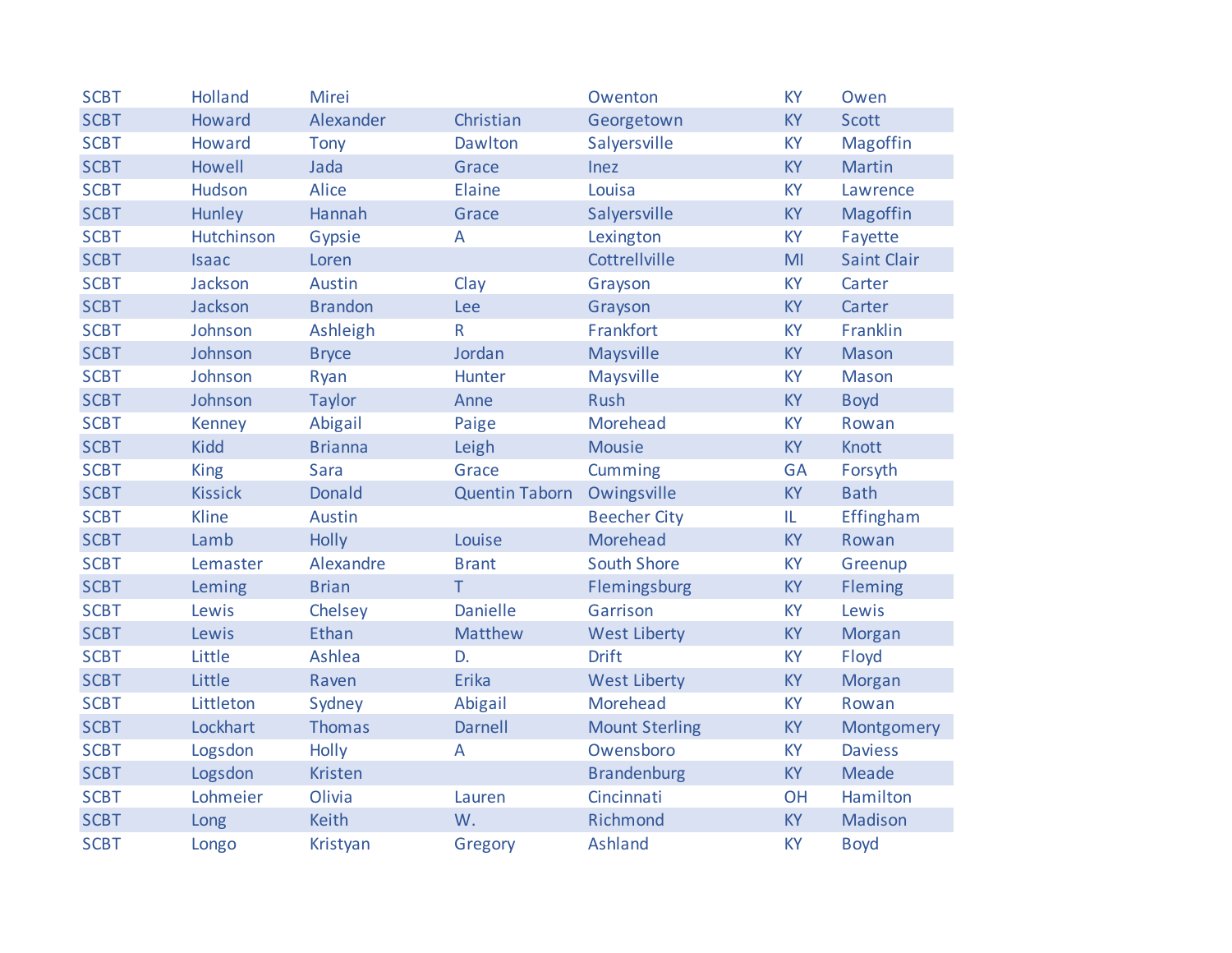| <b>SCBT</b> | Lowery           | Dakota        | Luke           | Morehead              | <b>KY</b> |                 |
|-------------|------------------|---------------|----------------|-----------------------|-----------|-----------------|
| <b>SCBT</b> | Lozinak          | William       | David          | Hollidaysburg         | PA        | <b>Blair</b>    |
| <b>SCBT</b> | Lucero           | Sheridan      | L.             | Lexington             | <b>KY</b> | Fayette         |
| <b>SCBT</b> | Lucke            | Samuel        | $\mathsf{C}$   | Ashland               | <b>KY</b> | <b>Boyd</b>     |
| <b>SCBT</b> | <b>Maness</b>    | Porsche       | <b>DiAnn</b>   | <b>Means</b>          | KY        | <b>Menifee</b>  |
| <b>SCBT</b> | <b>Marcum</b>    | Coty          | M              | Prestonsburg          | KY        | Floyd           |
| <b>SCBT</b> | <b>Martin</b>    | Jessica       | Lynn           | Covington             | <b>KY</b> | Kenton          |
| <b>SCBT</b> | <b>Martin</b>    | Tonyalee      | <b>Cricket</b> | Jeffersonville        | KY        | Montgomery      |
| <b>SCBT</b> | <b>Mathews</b>   | M'Shae        | L.             | Morehead              | <b>KY</b> | Rowan           |
| <b>SCBT</b> | Mayhugh          | <b>Thomas</b> | Robert         | Lexington             | <b>KY</b> | Fayette         |
| <b>SCBT</b> | <b>McClarity</b> | <b>Dennis</b> | Lydale         | Radcliff              | <b>KY</b> | Hardin          |
| <b>SCBT</b> | <b>McCoy</b>     | Andrew        | Joseph         | Sidney                | KY        | Pike            |
| <b>SCBT</b> | <b>McCoy</b>     | <b>Billie</b> | <b>Jo</b>      | Webbville             | KY        | Lawrence        |
| <b>SCBT</b> | <b>McIntyre</b>  | Haley         | <b>Brooke</b>  | Ewing                 | KY        | <b>Fleming</b>  |
| <b>SCBT</b> | <b>McLane</b>    | Logan         | Seth           | Cynthiana             | KY        | <b>Harrison</b> |
| <b>SCBT</b> | <b>Meadows</b>   | Jonah         | <b>Taylor</b>  | Nicholasville         | <b>KY</b> | Jessamine       |
| <b>SCBT</b> | <b>Mehikic</b>   | Zina          |                | Tuzla                 |           |                 |
| <b>SCBT</b> | Meredith         | Cole          | <b>Austin</b>  | <b>Beavercreek</b>    | OH        | Greene          |
| <b>SCBT</b> | Meyer            | Cheyenne      | Catherine      | Wavney                | OH        | Pike            |
| <b>SCBT</b> | Meyer            | <b>Jack</b>   | Andrew         | Loveland              | OH        | Clermont        |
| <b>SCBT</b> | Minnich          | Hannah        | L              | Paris                 | <b>KY</b> | <b>Bourbon</b>  |
| <b>SCBT</b> | <b>Miracle</b>   | Jacqueline    | K              | London                | <b>KY</b> | Laurel          |
| <b>SCBT</b> | Montelisciani    | Olivia        | <b>Kate</b>    | Edgewood              | <b>KY</b> | Kenton          |
| <b>SCBT</b> | Montgomery       | Caleb         | Gregory        | <b>Mcarthur</b>       | <b>OH</b> | Vinton          |
| <b>SCBT</b> | <b>Moore</b>     | Benjamin      | Walker         | Hillsboro             | <b>KY</b> | Fleming         |
| <b>SCBT</b> | <b>Moore</b>     | Kayla         | Paige          | Campton               | KY        | Wolfe           |
| <b>SCBT</b> | Morgan           | Stephen       | $\overline{B}$ | Clearfield            | KY        | Rowan           |
| <b>SCBT</b> | <b>Morrow</b>    | Shawna        | Faith          | Lancaster             | <b>KY</b> | Garrard         |
| <b>SCBT</b> | <b>Mullaney</b>  | Conor         | <b>Patrick</b> | Louisville            | <b>KY</b> | Jefferson       |
| <b>SCBT</b> | <b>Mullins</b>   | <b>Kevin</b>  | Michael        | Ashland               | KY        | <b>Boyd</b>     |
| <b>SCBT</b> | <b>Mullins</b>   | <b>Maggie</b> | Jayne          | Independence          | <b>KY</b> | Kenton          |
| <b>SCBT</b> | <b>Mullins</b>   | Michala       | <b>Brooke</b>  | <b>Mount Sterling</b> | KY        | Montgomery      |
| <b>SCBT</b> | <b>Murad</b>     | Thamer        | Abdeldaim H    | <b>Wilkes Barre</b>   | PA        | Luzerne         |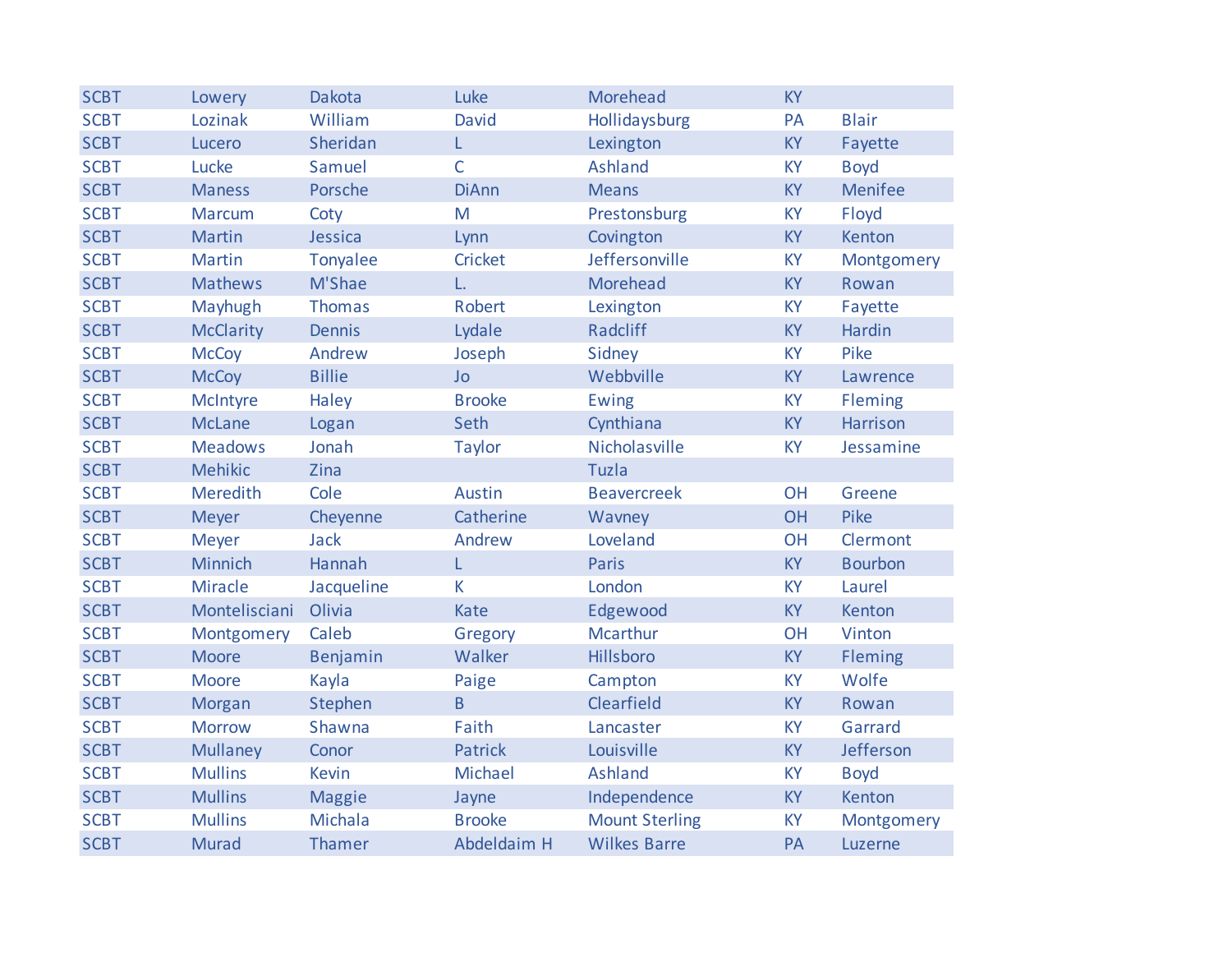| <b>SCBT</b> | <b>Murphy</b>   | <b>Megan</b>   | Renee          | Georgetown            | <b>KY</b> | <b>Scott</b>   |
|-------------|-----------------|----------------|----------------|-----------------------|-----------|----------------|
| <b>SCBT</b> | <b>Muschong</b> | Joseph         | $\mathsf{C}$   | Lexington             | KY        | Fayette        |
| <b>SCBT</b> | <b>Myers</b>    | Abigail        | Faith          | Hillsboro             | OH        | Highland       |
| <b>SCBT</b> | Neuspickle      | Jade           | $\mathsf{N}$   | <b>Ryland Hght</b>    | <b>KY</b> | Kenton         |
| <b>SCBT</b> | <b>Null</b>     | <b>Derek</b>   | Joshua         | Louisa                | <b>KY</b> | Lawrence       |
| <b>SCBT</b> | Omohundro       | Jacob          | ${\sf R}$      | Winchester            | KY        | <b>Clark</b>   |
| <b>SCBT</b> | Omohundro       | Matthew        | P              | Winchester            | <b>KY</b> | Clark          |
| <b>SCBT</b> | <b>Orick</b>    | Amanda         | <b>Brianna</b> | <b>Mt Sterling</b>    | KY        | Montgomery     |
| <b>SCBT</b> | Osborn          | Catherine      | G              | Owingsville           | <b>KY</b> | <b>Bath</b>    |
| <b>SCBT</b> | Osborne         | Kaitlyn        | <b>Marie</b>   | Morehead              | <b>KY</b> | Rowan          |
| <b>SCBT</b> | Ousley          | Aaron          | Chase          |                       |           |                |
| <b>SCBT</b> | Owsley          | Chelsea        | <b>Breanna</b> | <b>Vest</b>           | KY        | <b>Knott</b>   |
| <b>SCBT</b> | Pater           | Zachary        | Τ              | Jeffersonville        | <b>KY</b> | Montgomery     |
| <b>SCBT</b> | Patterson       | Wesley         | Ryan           | Greenup               | KY        | Greenup        |
| <b>SCBT</b> | Pennington      | <b>Bailee</b>  | Renee          | Morehead              | KY        | Rowan          |
| <b>SCBT</b> | <b>Perkins</b>  | Cortney        | <b>Breann</b>  | Salyersville          | KY        | Magoffin       |
| <b>SCBT</b> | <b>Perkins</b>  | Julie          | Katherine      | Ewing                 | KY        | Fleming        |
| <b>SCBT</b> | <b>Phillips</b> | Lauren         | Alexandria     | <b>Phyllis</b>        | KY        | Pike           |
| <b>SCBT</b> | <b>Phillips</b> | Ryan           | Henry          | London                | KY        | Laurel         |
| <b>SCBT</b> | Pidgorodetska   | Glory          | Ann            | <b>Mount Sterling</b> | KY        | Montgomery     |
| <b>SCBT</b> | Porter          | <b>Brianna</b> | Lee Marie      | Shepherdsville        | KY        | <b>Bullitt</b> |
| <b>SCBT</b> | Porter          | <b>Travis</b>  | $\mathsf{C}$   | <b>Olive Hill</b>     | <b>KY</b> | Carter         |
| <b>SCBT</b> | Potter          | Jerry          | Kye            | <b>West Liberty</b>   | KY        | Morgan         |
| <b>SCBT</b> | <b>Potts</b>    | <b>Karly</b>   | Grace          | Ephrata               | PA        | Lancaster      |
| <b>SCBT</b> | Price           | Sarah          | Rayanna        | Owingsville           | <b>KY</b> | <b>Bath</b>    |
| <b>SCBT</b> | Purdy           | Raiden         | Leandra        | Princeton             | <b>KY</b> | Caldwell       |
| <b>SCBT</b> | Quesenberry     | Shawn          | <b>Travis</b>  | <b>Morehead</b>       | <b>KY</b> | Rowan          |
| <b>SCBT</b> | Raney           | Christopher    | Andrew         | Flatwoods             | <b>KY</b> | Greenup        |
| <b>SCBT</b> | <b>Reed</b>     | Chandler       | Edwin          | Greenup               | KY        | Greenup        |
| <b>SCBT</b> | <b>Reed</b>     | Michael        | $\top$         | Elizabethtown         | KY        | Hardin         |
| <b>SCBT</b> | Reid            | Christen       | N              | Flemingsburg          | KY        | Fleming        |
| <b>SCBT</b> | <b>Reynolds</b> | Christopher    | Lee            | <b>West Liberty</b>   | KY        | Morgan         |
| <b>SCBT</b> | Richardson      | <b>Tyler</b>   | T              | Morehead              | <b>KY</b> | Rowan          |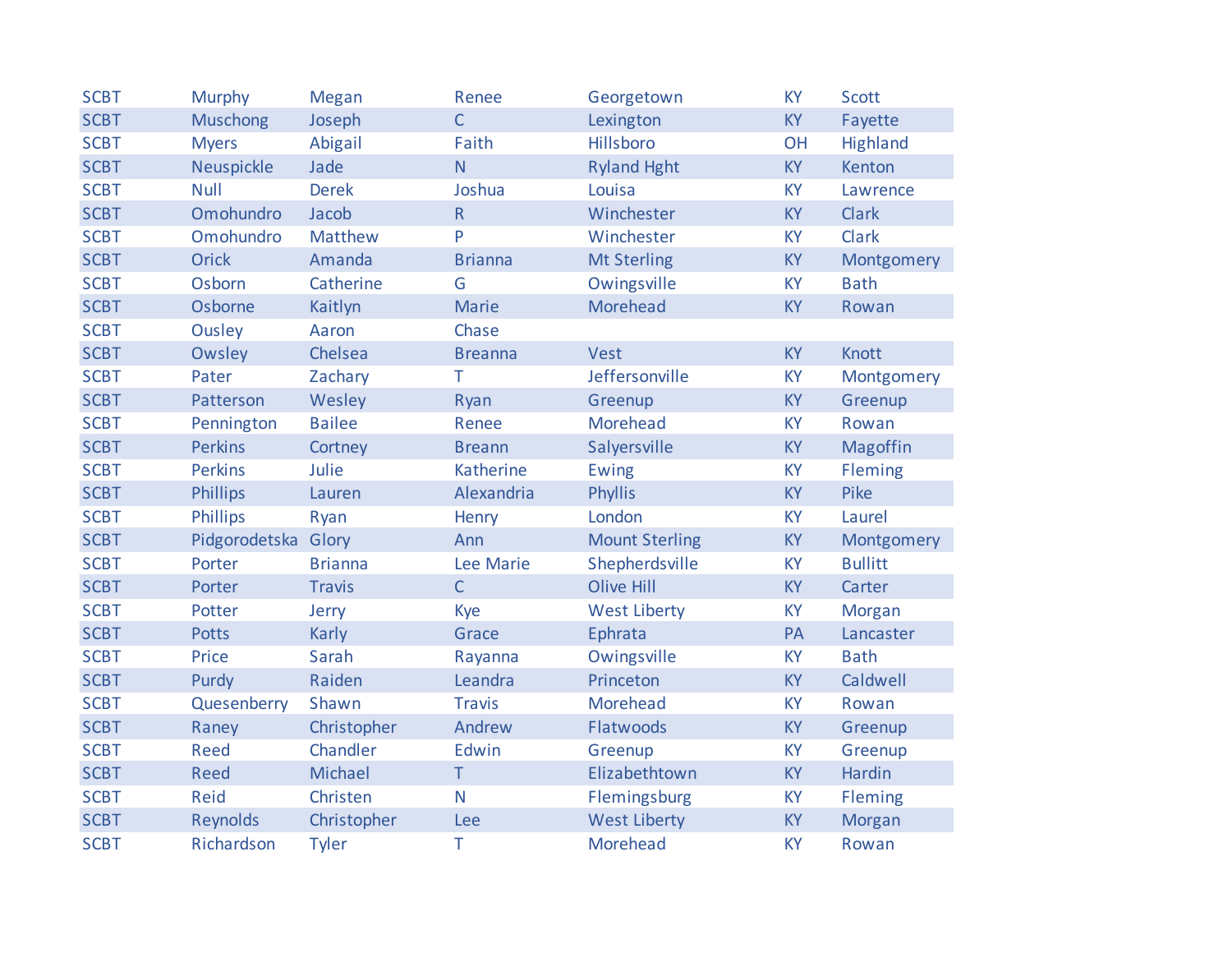| <b>SCBT</b> | Richmond       | Larry            |                 | Georgetown              | <b>KY</b> | <b>Scott</b>    |
|-------------|----------------|------------------|-----------------|-------------------------|-----------|-----------------|
| <b>SCBT</b> | <b>Rieck</b>   | <b>Trevor</b>    | <b>Bryce</b>    | Hillsboro               | <b>KY</b> | Fleming         |
| <b>SCBT</b> | Ritchie        | Megan            | <b>Danielle</b> | Flemingsburg            | <b>KY</b> | Fleming         |
| <b>SCBT</b> | Robinette      | <b>Nicholas</b>  | <b>Tyler</b>    | Paintsville             | <b>KY</b> | Johnson         |
| <b>SCBT</b> | Rodman         | Courtney         | <b>Brooke</b>   | <b>Ashland</b>          | KY        | <b>Boyd</b>     |
| <b>SCBT</b> | Rose           | Peyton           | Elizabeth       | <b>Versailles</b>       | <b>KY</b> | Woodford        |
| <b>SCBT</b> | <b>Russell</b> | <b>Kristi</b>    |                 | Lexington               | KY        | Fayette         |
| <b>SCBT</b> | <b>Russo</b>   | <b>Breanna</b>   | Marie           | Crittenden              | <b>KY</b> | Grant           |
| <b>SCBT</b> | <b>Salmons</b> | Kenneth          |                 | Viper                   | KY        | Perry           |
| <b>SCBT</b> | Salow          | Eric             | Michael         | <b>Ashland</b>          | <b>KY</b> | <b>Boyd</b>     |
| <b>SCBT</b> | Sandefur       | Allison          | <b>Danielle</b> | Paris                   | <b>KY</b> | <b>Bourbon</b>  |
| <b>SCBT</b> | Schwarber      | MacKenzie        | Lee             | Alexandria              | KY        | Campbell        |
| <b>SCBT</b> | Seid           | <b>Bethlehem</b> | M               | <b>Addis Ababa</b>      |           |                 |
| <b>SCBT</b> | <b>Sharp</b>   | Jonathan         | Aaron           | <b>Stafford</b>         | <b>VA</b> | <b>Stafford</b> |
| <b>SCBT</b> | Sherman        | John             | <b>Reynolds</b> | <b>Liberty Township</b> | OH        | <b>Butler</b>   |
| <b>SCBT</b> | Shrivastav     | Satyam           |                 | <b>Biratnagar</b>       |           |                 |
| <b>SCBT</b> | Shrout         | Makenzie         | Renee           | <b>Mount Sterling</b>   | <b>KY</b> | Montgomery      |
| <b>SCBT</b> | Simpson        | Maddison         | McKenzie        | Nicholasville           | KY        | Jessamine       |
| <b>SCBT</b> | <b>Skaggs</b>  | Allie            | Janette         | Grayson                 | KY        | Carter          |
| <b>SCBT</b> | Slater         | Peyton           | Elizabeth       | <b>New Kent</b>         | <b>VA</b> | <b>New Kent</b> |
| <b>SCBT</b> | Smith          | <b>Brad</b>      | Allen           | <b>Stanton</b>          | <b>KY</b> | Powell          |
| <b>SCBT</b> | Smith          | Cheyenne         | Lee             | Garrett                 | <b>KY</b> | Floyd           |
| <b>SCBT</b> | Smith          | Joshua           |                 | Georgetown              | KY        | <b>Scott</b>    |
| <b>SCBT</b> | Smith          | Katie            | Marie           | <b>Wallins Creek</b>    | <b>KY</b> | Harlan          |
| <b>SCBT</b> | Smith          | <b>Steven</b>    | <b>Bryan</b>    | Stanton                 | <b>KY</b> | Powell          |
| <b>SCBT</b> | Sneed          | Zachary          | Paul            | Glasgow                 | KY        | <b>Barren</b>   |
| <b>SCBT</b> | Sorrell        | Carrie           | Justice         | Morehead                | <b>KY</b> | Rowan           |
| <b>SCBT</b> | <b>Sparks</b>  | Rebecca          | L               | <b>Mount Sterling</b>   | <b>KY</b> | Montgomery      |
| <b>SCBT</b> | <b>Spiers</b>  | <b>Nicole</b>    | Marie           | Elizabethtown           | <b>KY</b> | Hardin          |
| <b>SCBT</b> | <b>Sprouls</b> | Lisa             | M.              | Cumberland              | KY        | Harlan          |
| <b>SCBT</b> | Spurlock       | Dalton           | <b>Taylor</b>   | <b>Olive Hill</b>       | <b>KY</b> | Carter          |
| <b>SCBT</b> | Spurlock       | Kyle             | Dylan           | Catlettsburg            | KY        | <b>Boyd</b>     |
| <b>SCBT</b> | <b>Stepp</b>   | Kaitlyn          | Ella            | Inez                    | <b>KY</b> | <b>Martin</b>   |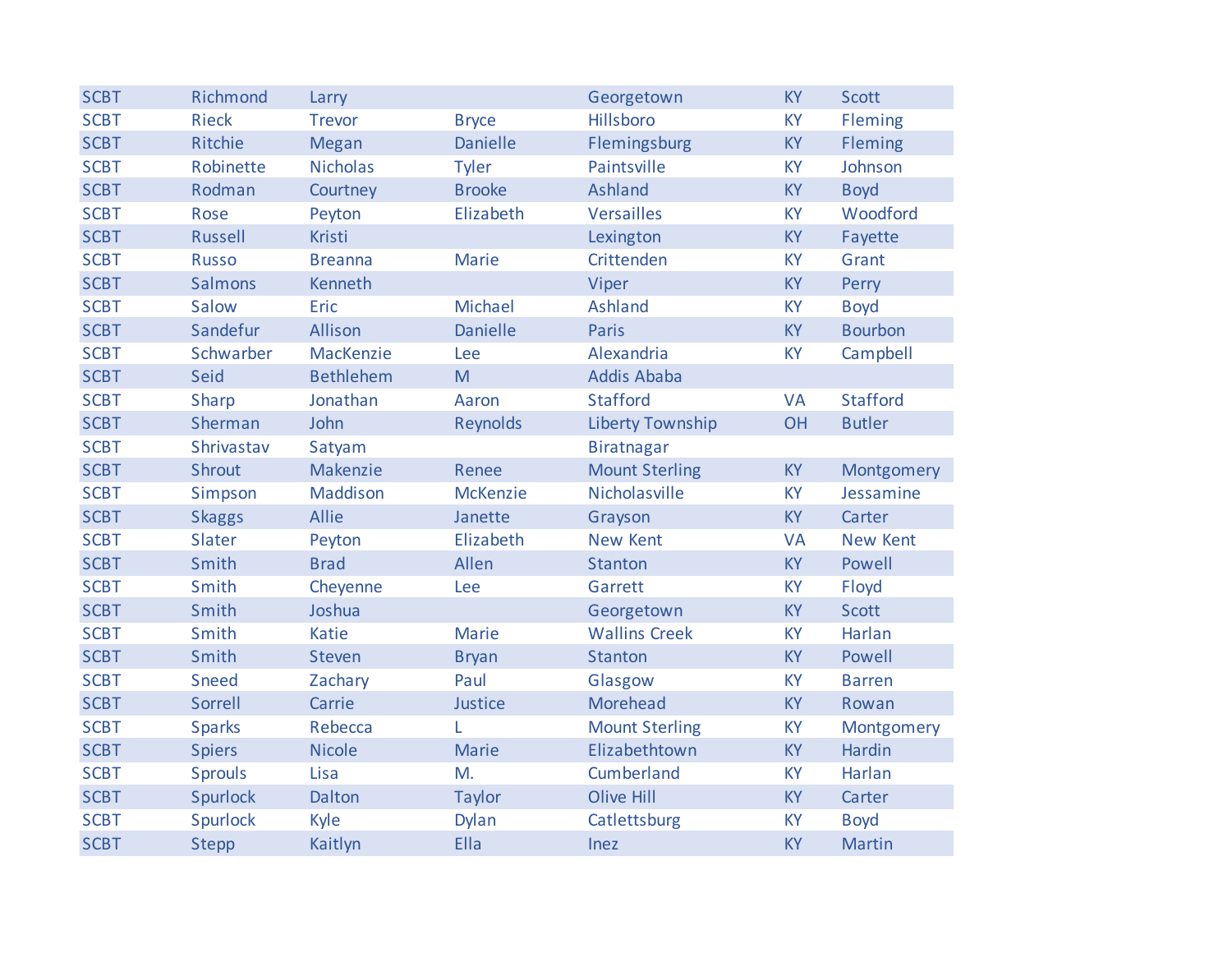| <b>SCBT</b> | <b>Stevens</b>    | <b>Nicholas</b> | <b>Scott</b>              | Morehead              | <b>KY</b> | Rowan                |
|-------------|-------------------|-----------------|---------------------------|-----------------------|-----------|----------------------|
| <b>SCBT</b> | <b>Stinnett</b>   | Sadie           | Jo                        | Nicholasville         | <b>KY</b> | Jessamine            |
| <b>SCBT</b> | <b>Stone</b>      | Landon          | <b>Curtis</b>             | Vanceburg             | <b>KY</b> | Lewis                |
| <b>SCBT</b> | Sullivan          | Gavin           | Lynn                      | Vienna                | <b>WV</b> | Wood                 |
| <b>SCBT</b> | Surgener          | Gabriel         | <b>Tristan</b>            | Waddy                 | KY        | Shelby               |
| <b>SCBT</b> | <b>Taborda</b>    | <b>Damaris</b>  | $\boldsymbol{\mathsf{A}}$ | Somerset              | KY        | Pulaski              |
| <b>SCBT</b> | <b>Taliaferro</b> | Gabriel         | Alan                      | Morehead              | KY        | Rowan                |
| <b>SCBT</b> | <b>Taylor</b>     | Darby           | L.                        | Frankfort             | KY        | Franklin             |
| <b>SCBT</b> | <b>Taylor</b>     | Hannah          | <b>MeiLe</b>              | Morehead              | <b>KY</b> | Rowan                |
| <b>SCBT</b> | <b>Taylor</b>     | Vaughn          | Robert                    | Washington            | <b>DC</b> | District of Columbia |
| <b>SCBT</b> | <b>Thacker</b>    | <b>Austin</b>   | Lee                       | <b>Elkhorn City</b>   | <b>KY</b> | Pike                 |
| <b>SCBT</b> | Thayer            | <b>Blake</b>    | <b>Edward</b>             | Tollesboro            | <b>KY</b> | Lewis                |
| <b>SCBT</b> | <b>Thomas</b>     | Christopher     | Ryan                      | <b>Mount Sterling</b> | <b>KY</b> | Montgomery           |
| <b>SCBT</b> | Thomas            | Jesse           | R                         | Morehead              | <b>KY</b> | Rowan                |
| <b>SCBT</b> | <b>Thomas</b>     | <b>Silas</b>    |                           | <b>Des Moines</b>     | IA        | Polk                 |
| <b>SCBT</b> | <b>Todd</b>       | <b>Steven</b>   | Michael                   | <b>Mount Sterling</b> | <b>KY</b> | Montgomery           |
| <b>SCBT</b> | Topmiller         | Hannah          | Jo                        | <b>Pleasant Plain</b> | <b>OH</b> | Warren               |
| <b>SCBT</b> | Vallejo           | Matteo          | <b>Navarro</b>            | Winchester            | <b>KY</b> | <b>Clark</b>         |
| <b>SCBT</b> | Volpe             | Connor          | <b>Patrick</b>            | Georgetown            | <b>KY</b> | <b>Scott</b>         |
| <b>SCBT</b> | Wallace           | Rachel          | Erin                      | Frankfort             | <b>KY</b> | Franklin             |
| <b>SCBT</b> | Ward              | <b>Tyler</b>    | <b>Blake</b>              | Flatwoods             | KY        | Greenup              |
| <b>SCBT</b> | Washka            | Isabella        | Maria                     | Argyle                | <b>TX</b> | Denton               |
| <b>SCBT</b> | <b>Watkins</b>    | Jeremy          | <b>Dearmore</b>           | <b>New Haven</b>      | KY        | <b>Nelson</b>        |
| <b>SCBT</b> | <b>Watts</b>      | <b>Brandon</b>  | Michael                   | <b>Bulan</b>          | <b>KY</b> | Perry                |
| <b>SCBT</b> | <b>Watts</b>      | Katlyn          | Abigail                   | <b>Hazel Green</b>    | KY        | Wolfe                |
| <b>SCBT</b> | <b>Watts</b>      | Rebecca         | Lee                       | <b>Lost Creek</b>     | <b>KY</b> | <b>Breathitt</b>     |
| <b>SCBT</b> | Waugh             | <b>Bryan</b>    |                           | Paris                 | KY        | <b>Bourbon</b>       |
| <b>SCBT</b> | Weaver            | Timothy         | Paul                      | <b>Salt Lick</b>      | KY        | <b>Bath</b>          |
| <b>SCBT</b> | Webb              | Samantha        | Erin                      | Morehead              | KY        | Rowan                |
| <b>SCBT</b> | Wellman           | Kennedy         | F.                        | Tollesboro            | <b>KY</b> | Lewis                |
| <b>SCBT</b> | West              | <b>Dolly</b>    | Mahayla Ann               | Paris                 | <b>KY</b> | <b>Bourbon</b>       |
| <b>SCBT</b> | Whitacre          | Haley           | <b>Nicolle</b>            | Rootstown             | OH        | Portage              |
| <b>SCBT</b> | White             | Emily           | Ann                       | Morehead              | KY        | Rowan                |